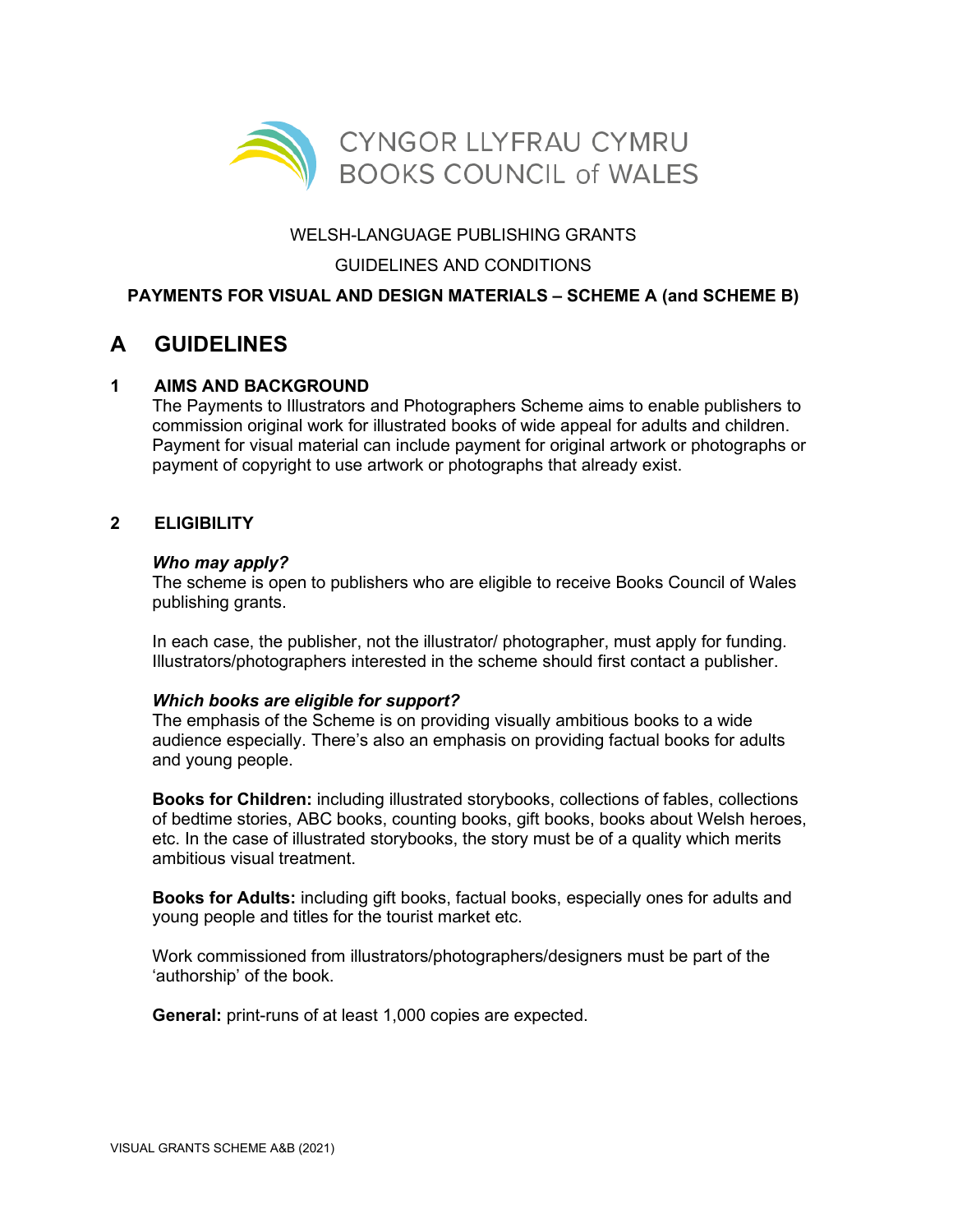# **3 THE GRANT**

- The maximum sum that can be applied for is £8,000 and this may include payments for artists or photographers and payment for design.
- Publishers should discuss with each designer / photographer / illustrator to find out if other applications for grant funding have been submitted on their behalf. It is possible for them to work on more than one grant funded book at the same time, but the total of all payments within one financial year must not exceed £15,000.
- Publishers with an annual Funding-B budget are allowed to use a portion of the money for relatively small payments for visual work, but the total amount used for this should not exceed around 10% of the total annual budget.

# **4 ASSESSMENT CRITERIA AND PRIORITIES FOR APPLICATIONS UNDER SCHEME A FUNDING**

Priority is given to the following:

- attractive, colourful books which are likely to appeal to a wide readership, especially factual material for adults and young people;
- material of specifically Welsh interest;
- story books and factual books for children;
- popular books that are representative of the diversity of society and with consideration given to articulating the life experiences of black, Asian and minority ethnic writers, as well as others with the protected characteristics of the Equality Act 2010.
- efforts to develop new designers and illustrators are particularly welcomed especially from the backgrounds noted above.

Applications are assessed according to the following criteria:

- the quality of the photographic/illustrative/design work;
- the quality of the publisher's production work;
- the quality of the text;
- the appeal of the work and therefore the projected sales.

## **5 APPLICATION PROCEDURE AND TIMETABLE**

- Applications must be made on the application form which may be obtained from the address at the end of this document.
- Grants are awarded through a competitive application process. (Scheme A)
- Applications must be accompanied by samples of work by the illustrator/ photographer/designer. The artist, photographer or designer may not be changed after the award of a grant, without the consent of the Books Council of Wales.
- Applications for illustrated storybooks must be accompanied by the complete text of the story, in as final a form as possible.
- Other applications should be accompanied, if possible, by a sample of the text or, at the very least, a detailed description of the work proposed.
- Publishers must note on the application form the number of illustrations/ photographs to be commissioned and give an indication of how text and illustration will relate to one another.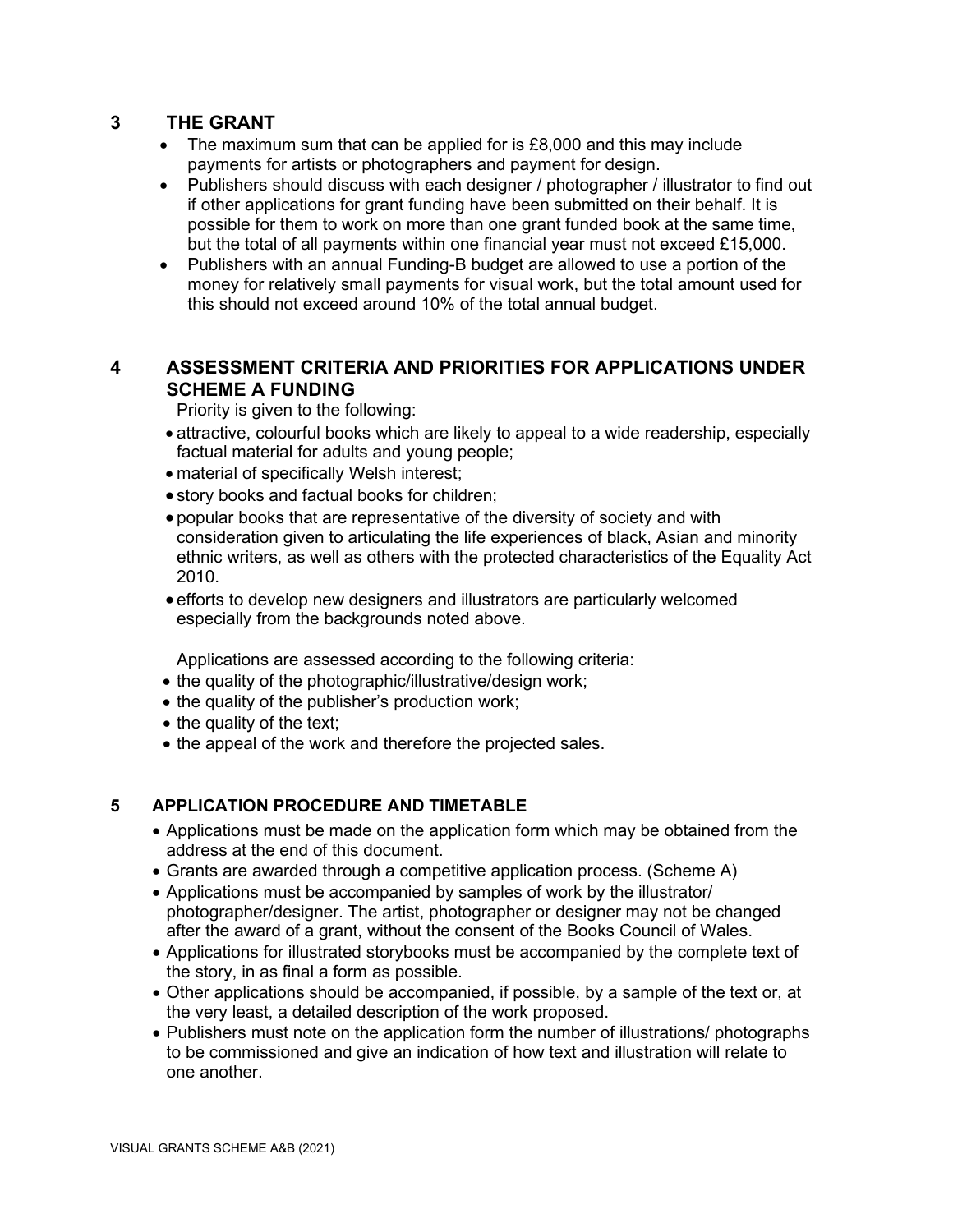- Applications may be considered in any of the Sub-Committee meetings discussing applications specifically.
- Meetings are held regularly (at least bi-monthly). Publishers are notified of exact dates in advance and information is also posted on the web.
- In exceptional cases applications between meetings may be considered and confirmed at the following formal meeting.
- All grants are offered in accordance with general conditions (Section B, below), as well as any specific conditions which might be applied to individual applications. **All applicants must agree to accept these conditions when submitting an application.**

## **6 PAYMENT OF GRANTS UNDER SCHEME A FUNDING**

There will be two payments. In the case of the largest grants three payments may be considered.

The publisher will need to provide copies of invoices to claim the payment.

The actual cost of the work will be paid up to the grant offered. If the total amount invoiced is less than amount offered then the second payment will be reduced. Payment will not exceed the total amount of the grant offered.

### **7 OTHER GRANTS**

- Publishers receiving Scheme B funding are permitted to use a portion of the funding towards relatively minor payments for visual material (up to a total of around 10% of the payment).
- In the case of a grant offered under Scheme B funding, the publisher will pay the illustrator / photographer / designer in accordance with the procedure of that scheme.
- Note that amounts up to £1,500 can be included towards illustrations / photographs within applications for individual titles' publishing grants.

Please note that an **Individual Book grant** application can be made for:

#### Hard covers

• Up to £750 can be applied for to bind a popular volume, such as a coffee table volume, in hardback if it can be demonstrated that it is essential for that volume to significantly benefit from the investment. The difference that the investment would make to the sales and profits of the volume as well as its appearance should be demonstrated.

### Young Adults

• Up to £500 can be applied for to improve the production quality of Young Adult novel covers - ie include a fifth color, embossing, or golden paper content. This funding will not be available for each volume and a strong case should be made for considering specific applications.

### 8 **MONITORING AND EVALUATION OF WORK FUNDED**

The Books Council of Wales will request sales figures for each title funded by the Publishing Grant in the usual manner.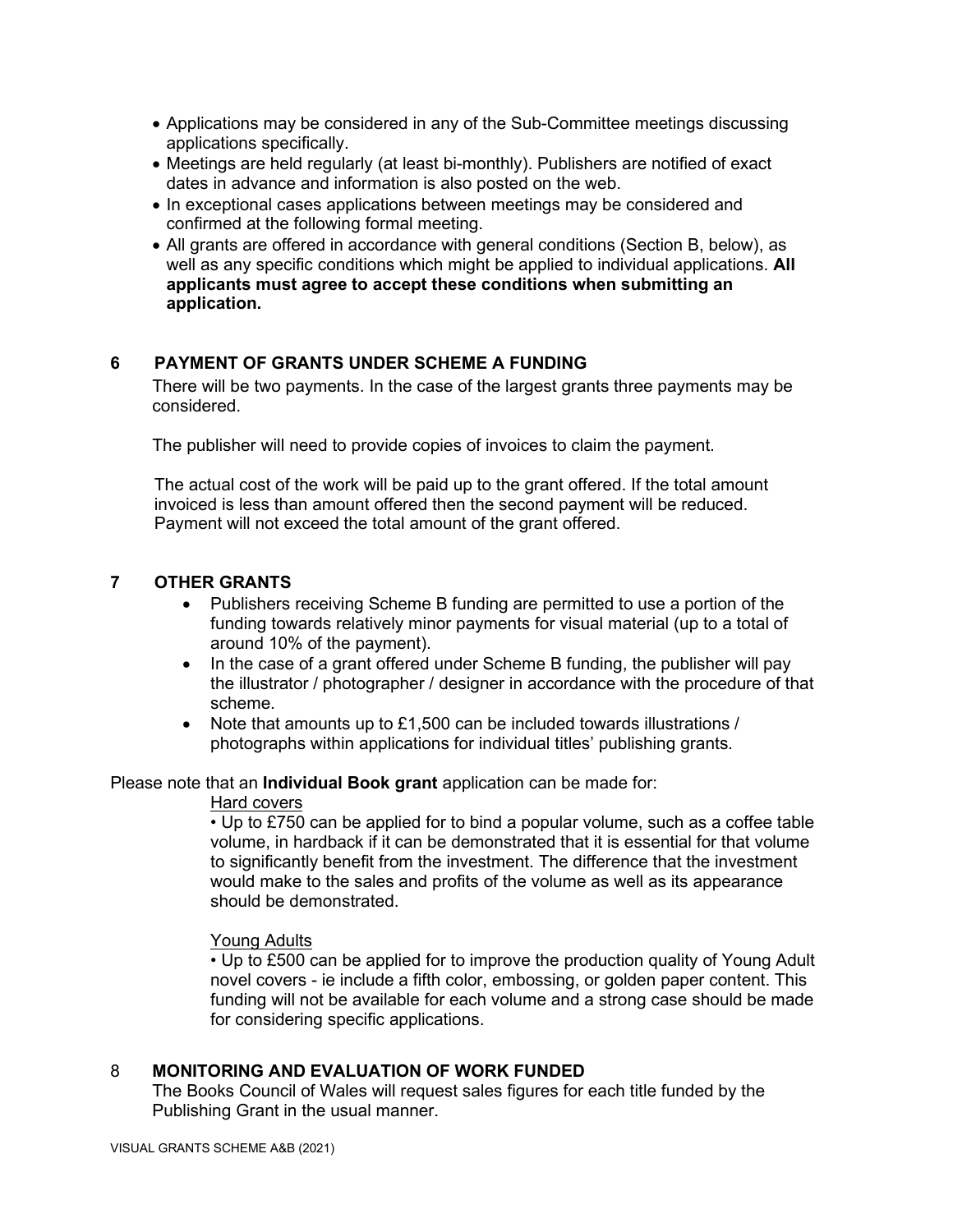In the case of programme publishers, all their grant-aided books will be assessed as part of the annual appraisal process.

These factors will be taken into account when appraising future applications by the same illustrator / photographer / designer.

### **B GENERAL CONDITIONS**

- 1 The offer of grant is made on the basis of the information contained in the application and in any supplementary correspondence. The Books Council of Wales reserves the right to reconsider the grant awarded in cases where the published work does not correspond to the details given on the application form.
- 2 The grant recipient shall comply with any additional conditions and scheme requirements specified in the formal offer of grant or in any covering letter.
- 3 If the purposes for which the grant has been offered are not fulfilled in due time, or if the relevant conditions have not been complied with, the Books Council of Wales may require the recipient to return all or part of any grant which may have been paid.
- 4 When Scheme A grants are given for visual material and design work, the publishers are expected to provide copies of invoices for the work to prove expenditure.
- 5 All payments from this fund are in addition to the royalty payments (if any) agreed between the illustrator/photographer/designer and the publisher in the publishing contract.
- 6 In the case of Scheme B payments, the illustrator/photographer/designer should receive any payment claimed on his behalf from the Books Council of Wales under the scheme within a month of that payment reaching the publisher.
- 7 No illustrator/photographer/designer can receive a total sum greater than £15,000 in one financial year from the fund for authors and illustrators/photographers/designers.
- 8 If the purposes for which the grant has been offered are not fulfilled, or not in due time, or if the relevant conditions have not been complied with, the Books Council (through the publisher) may require the recipient to return all or any part of any grant which may have been paid.
- 9 A book aimed at Welsh learners in receipt of a Books Council grant is expected to comply with the language standards of the National Centre for Learning Welsh. Therefore, the books have to go through the Books Council Editorial Team to be edited to those standards, as well as proofreading. By going through this process the book will be able to be branded as part of the Amdani series and promoted through the Centre's network. The publisher should consult the Books Council's Design Team to ensure that the design complies with the series.
- 10 All original books in reipt of books Council grants are also expected to be published as an e-book, and placed on folio.cymru at the same time as the paper publication or within a maximum of six months.